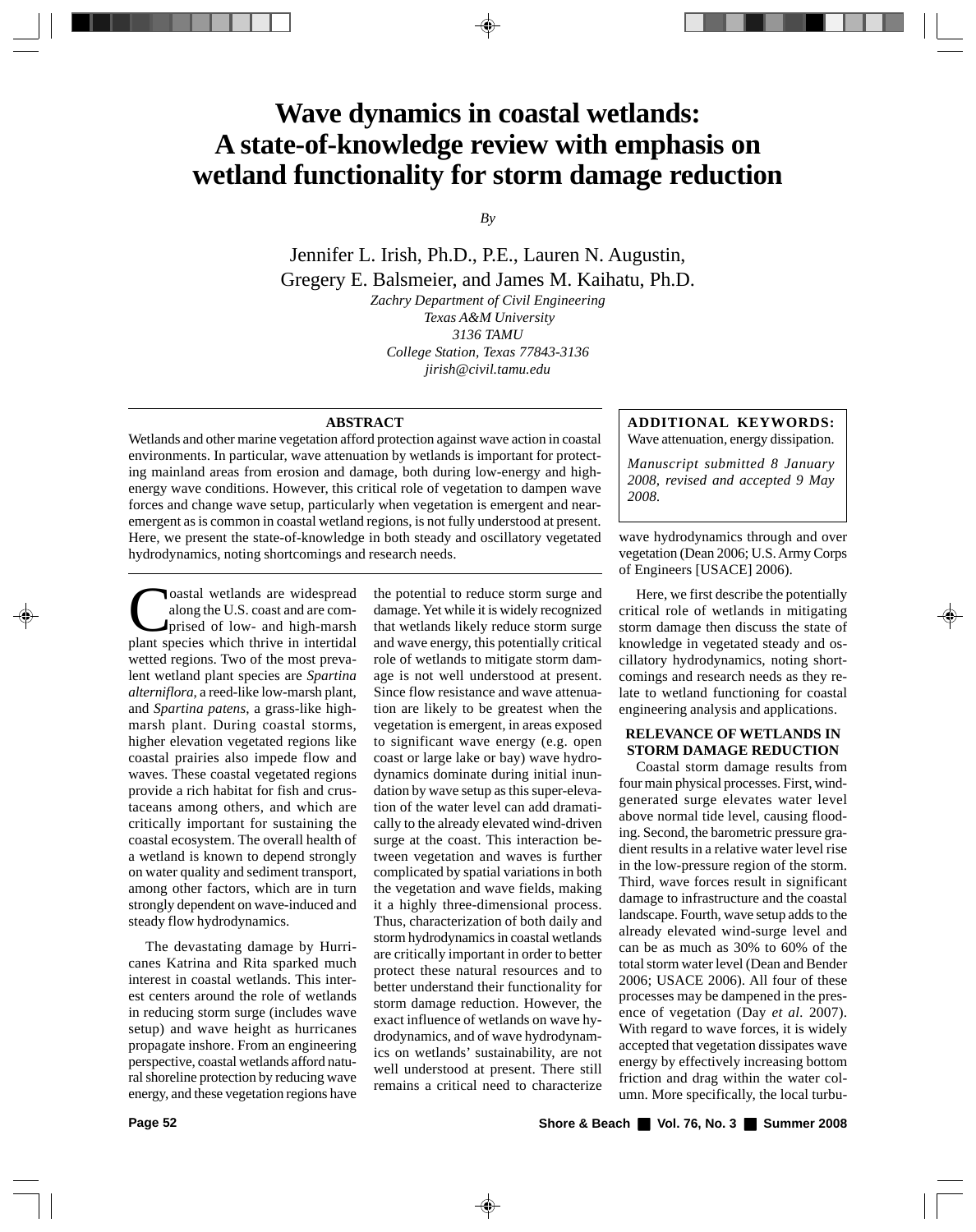lence generated by individual plant stems results in energy dissipation. Wave attenuation by vegetation depends on plant type, stem density (fraction of vegetation impeding the flow cross-section), plant spatial coverage, plant mechanical properties, water depth (which relates to topography and bathymetry), and wave conditions (e.g. Möller and Spencer 2002; Méndez *et al.* 1999; Dubi and Tørum 1996). Camfield (1977) noted that wave attenuation in vegetation can be up to 100 times that when propagating over an unvegetated bottom of the same depth, but Ward *et al.* (1984) noted that as the vegetation becomes submerged, less wave attenuation occurred.

### **VEGETATED STEADY-FLOW HYDRODYNAMICS**

Nepf (2004) categorized vegetation state into three types based on fundamental differences in flow behavior: emergent, near-emergent\*, and deeply submerged (Figure 1, steady current arrows). Emergent vegetation is classified by the condition that the water depth (*h*) is equal to the submerged plant height  $(l_s)$   $(h/l_s =$ 1). Near-emergent vegetation is classified by depths no more than twice the plant height  $(1 < h/l_s < 2)$  while deeply submerged vegetation is classified by depths greater than 10 times the plant height  $(h/l_s > 10)$ . Intuitively, one can see that the relative impact of vegetation will be greater during emergent conditions where the vegetation field impedes the entire vertical velocity profile than during deeply submerged conditions where the vegetation field primarily impedes flow near the sea bottom.

The collective effect of a vegetation field on flow resistance is represented by bottom friction and by drag within the water column. Here, the drag coefficient may be based on the collective behavior of the plant stems (Hosokawa and Horie 1992; Burke and Stolzenbach 1983; Petryk and Bosmanjian 1975) and is a function of the plant stem diameter and stem density (Nepf 2004). In this form, the vertical velocity profile must be considered to capture vegetation influences throughout the water column. However, flow sheltering by upstream vegetation reduces the resistance provided by downstream vegetation (Nepf 2004). Thus, vegetation geometry and spatial plant coverage affect the vegetation's ability to slow the flow. In the 1990s, vegetation was modeled using depth-integrated



**Figure 1. Steady flow (current arrow) and wave hydrodynamics (oscillating free surface elevation) in deeply-submerged (top pane), near-emergent (center pane), and emergent (bottom pane) vegetation (modified from Nepf [2004]).**

approaches with empirical roughness coefficients like Manning's *n* (e.g., Guardo and Tomasello 1995; Hosokawa and Furukawa 1994; Kadlec 1990; Kadlec 1995). However, such approaches rely on a prescribed relationship between resistance and water depth, which is problematic since vegetation elevation and stem density vary spatially (Nepf 2004). In 1999, Nepf presented a drag relationship for depth-integrated steady flow through emergent vegetation that matches laboratory and field observations. While Wallace and Cox (2000) suggested that for submerged flow over seagrass vegetation height was reduced by 67% as it flattened under a 20-cm/s current, the extent to which these depthintegrated methods account for changes in resistive properties under high-velocity conditions as vegetation flattens is not known. Moreover, the validity of these steady-flow characteristics for describing nearshore (phase-averaged wave)

*<sup>\*</sup> Nepf (2004) uses the term "depth-limited" for the near-emergent conditions discussed here. We have opted to use "near-emergent" in this paper to distinguish this vegetated flow condition from the use of "depth-limited" to describe wave conditions.*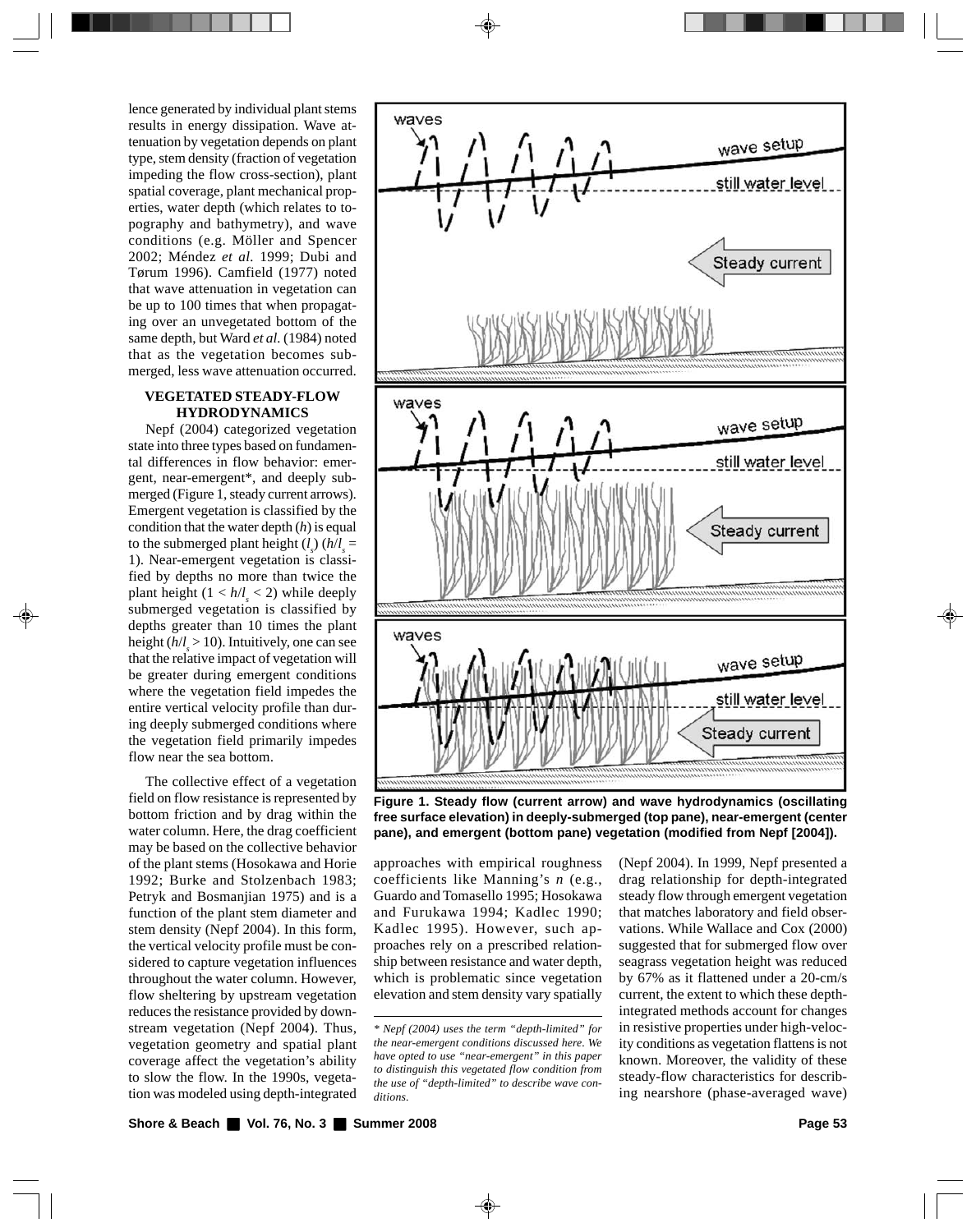wave-driven circulation and wave setup has not been investigated.

Recent turbulence-scale steady-flow vegetated hydrodynamics studies include investigations of turbulence, boundary layers, and individual stem wake structure (e.g., Lightbody *et al.* 2007; Ghisalberti and Nepf 2006; Lightbody and Nepf 2006; Tanino *et al.* 2005; Serra *et al.* 2004). Nepf *et al.* (1997) showed that emergent vegetation stem wakes dominate over bottom boundary layer effects, while White and Nepf (2003) presented a theory for dispersion by randomly placed cylindrical vegetation stems. In submerged vegetation, Ghisalberti and Nepf (2004, 2006) showed that shear layer formation over submerged vegetation is limited in thickness and for flexible vegetation excites an oscillation in the vegetation canopy. These studies have all shown that the fine-scale steady flow structure is altered significantly in the presence of vegetation, and it is this fine-scale structure that governs collective vegetation field flow properties. However, no investigations have been conducted to specifically determine these fine-scale properties under the unsteady, oscillating flow conditions important to wave hydrodynamics.

#### **VEGETATED WAVE HYDRODYNAMICS**

Wave attenuation by vegetation (Figure 1, free surface oscillation) was evaluated in a number of field and laboratory studies, and results showed that wave height is reduced by up to 5% per 1 m of propagation over submerged vegetation (e.g., USACE 2003; Løvås and Tørum 2000) and by 0.2% to 28% per 1 m of propagation through emergent vegetation (e.g., Tschirky *et al.* 2000; Möller *et al.* 1999; Fonseca and Cahalan 1992). Fonseca and Cahalan (1992) concluded from laboratory experiments that for seagrass, wave attenuation was most pronounced when  $h/l_s$  was small (closer to 1). Knudsen *et al.* (1982) reported that wave energy was completely removed as small-amplitude waves propagated a 30 m distance through emergent vegetation. Tschirky *et al.* (2000) concluded from laboratory experimentation that wave attenuation increases linearly with propagation distance and increases with stem density for emergent vegetation conditions. Tschirky *et al.* (2000) also concluded that, for emergent vegetation, wave attenuation decreases with increasing depth. Bouma *et al.* (2005) presented experimental data that indicated wave attenuation for emergent plants with stiff leaves is three times larger than that for emergent plants with flexible leaves. However, the turbulence-scale wave-induced flow structure about plant stems and leaves has yet to be quantified.

Dean (1978) introduced a simple approach for predicting wave attenuation by emergent vegetation and showed that wave height reduction was a function of drag coefficient, stem diameter and spacing, water depth, and wave propagation distance. Dalrymple *et al.* (1984) developed an analytical model for submerged vegetation based on conservation of wave energy using linear wave theory. This model described wave attenuation by kelp by approximating the kelp stems as a series of rigid cylinders. Mendez and Losada (2004) extended this wave-energy approach for mildly-sloping shallow water scenarios and for breaking waves.

Kobayashi *et al.* (1993), using conservation of momentum and employing linear wave theory, developed an analytical model for wave attenuation over submerged vegetation by approximating the vegetation as rigid cylinders. Here, experimental data were used to calibrate the drag coefficient so that it accounted for vegetation motion effects. Several researchers have refined the work of Kobayashi *et al.* (1993). Asano *et al.* (1993) added vegetation motion resulting from one wave frequency, while Méndez *et al.* (1999) developed an approach which accounted for irregular waves and vegetation motion. Ota *et al.* (2004) developed an analytical model for waves and currents over vegetation which agreed with laboratory data. Most recently, Lima *et al.* (2007) conducted laboratory experiments using flexible submerged synthetic vegetation and proposed a nonlinear-theory based average force which accounts for large stem displacements. Recently, oscillatory flow through submerged stiff canopy, representative of coral reefs and including laboratory experimentation, has been studied by Lowe *et al.* (2006, 2005a, 2005b) to evaluate velocity structure, mass transport, and wave attenuation also based on momentum principles. While it is recognized that wave attenuation by vegetation is spatially variable, research in this area is limited; Asano (2006) presented a momentum-based quasi-two-dimensional theory for oblique wave propagation through vegetation.

While empirically-based approaches can be calibrated based on field measurements to give a first approximation of conditions in a heterogeneous environment, the above momentum- and energybased models, however, have not specifically addressed the fully three-dimensional problem of the collective effects of a heterogeneous vegetation field. Specifically, these physics-based models have not been expanded to include spatial variation in the plant field – namely stem density, plant type, plant height (as it relates to submergence), or spatial variation in wave forcing and topography (e.g., presence of channels and vegetated flats). Elwany *et al.* (1995) noted that these analytical models cannot accurately determine wave attenuation because the collective friction effect of a heterogeneous vegetated region – a threedimensional characteristic – is unknown, and Méndez *et al.* (1999) noted that measured data are not sufficient to validate these analytical models.

The literature on wave-current interaction and phase-averaged, nearshore hydrodynamics in vegetation is limited. In the presence of waves, flow velocity is changed by the transfer of momentum during wave breaking (i.e. wave radiation stresses), which drives nearshore circulation and wave setup, and enhanced wave bottom friction. Løvås and Tørum (2000) reported that wave breaking was reduced when waves propagated over a submerged artificial kelp bed. Ota *et al.* (2004) presented laboratory studies of wave-current interaction over submerged vegetation and concluded that empirically derived resistance coefficients for flow through vegetation in the absence of waves are too large for applications in the presence of waves. Ota *et al.* (2004), through calibration to laboratory data, suggested that an appropriate drag coefficient for wave-current interaction is about half the magnitude of that for the current-only case.

Dean and Bender (2006) were the first to present a physical approach for determining wave setup in vegetation based on wave energy and using nonlinear wave theory; their results indicate wave setdown occurs in the presence of vegetation. However, this approach for describing wave setup in vegetation has not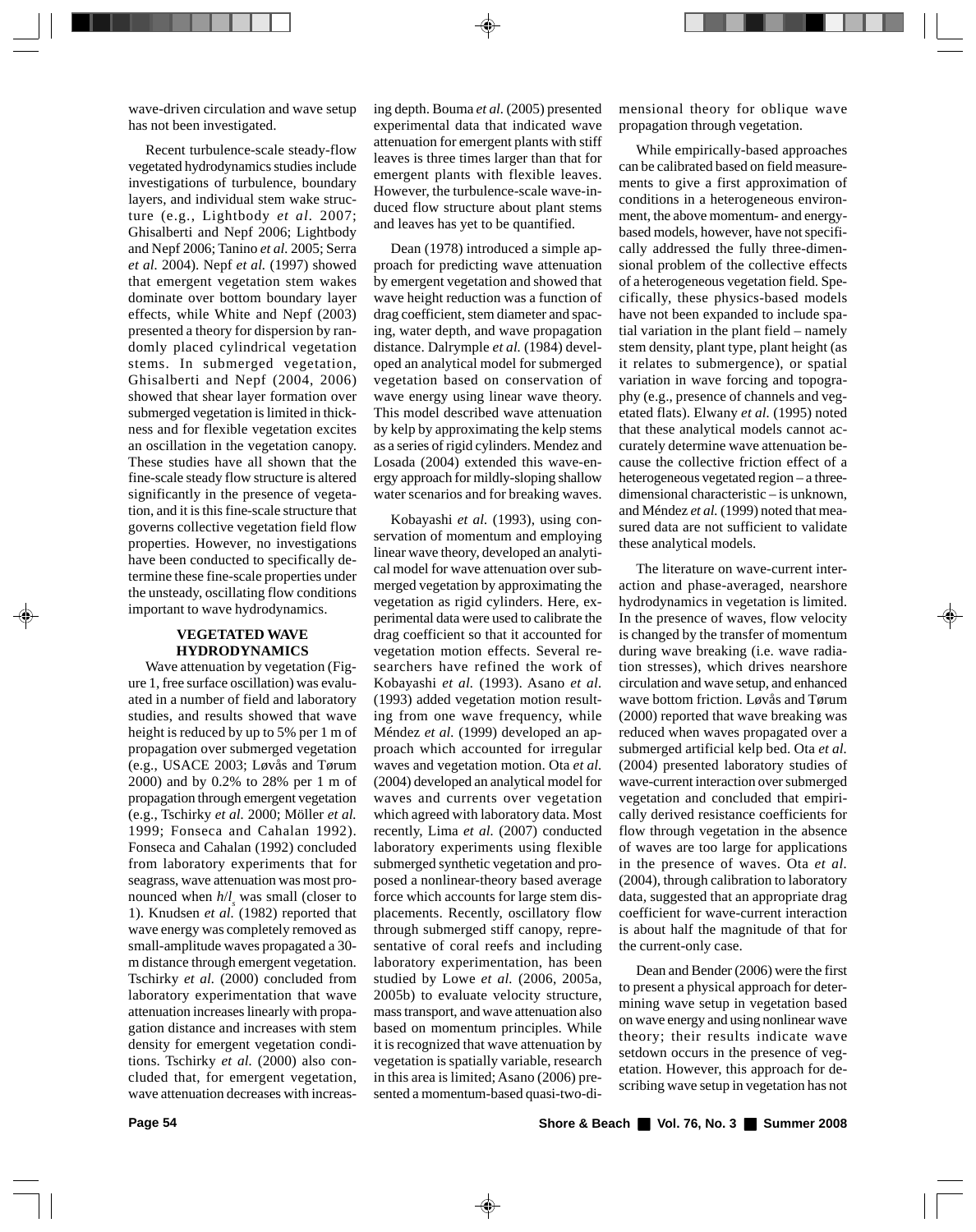yet been tested with laboratory or field data.

While the presence of vegetation will surely influence the wave-induced vertical velocity field by impacting both oscillatory velocities and phase-average currents like undertow, research on these phenomena has yet to be conducted.

In summary, the state-of-knowledge in vegetated wave hydrodynamics is limited by the availability of measured data. Moreover, neither the turbulence-scale oscillatory flow interaction with individual plant stems, the three-dimensional effects of vegetation on large-scale coastal hydrodynamics, nor the vertical wave-induced velocity structure have yet been studied in detail.

### **CURRENT PRACTICE IN NUMERICAL SIMULATION**

When evaluating existing conditions and design alternatives for erosion control and storm damage reduction in regions where wetlands are present, it is prudent to consider vegetative effects in the engineering analysis. Evaluation of coastal vegetation influences on wave attenuation and nearshore hydrodynamics is accomplished today by approximating the vegetative influence via bottom friction (*f*) where this term approximates the drag force throughout the water column as a drag force along the bottom surface per unit lateral area:

$$
f = C_D(l_s d/\Delta Sh) \tag{1}
$$

where *d* is average plant width (i.e. diameter for cylindrical stems),  $\Delta S$  is the average lateral plant spacing, and  $C_p$  is the drag coefficient for the individual plant. For example, when the plant stem is idealized as a rigid cylinder,  $C_p$  varies with Reynolds number and is dependent on the projected area into the flow direction (*dl<sub>s</sub>*). Current practice in the use of short-wave (both spectral models [i.e. STWAVE, SWAN] and time-resolving models [i.e. COULWAVE or other Boussinesq]) and depth-integrated longwave (i.e. ADCIRC, Delft3D-Flow) numerical models to accomplish engineering analysis treat vegetative effects by specifying a constant bottom friction value for the entire simulation (i.e. Augustin *et al.* in review; Day *et al.* 2007; USACE 2006). While these models account for the influence of depth by using a quadratic friction relationship, this approach is problematic because the vegetated flow regime changes with depth of plant field submergence. For example, Augustin *et al.* (in review) showed that for wave attenuation, the behavior of  $C_p$ at the plant stem level becomes progressively less dependent on wave period as the vegetation becomes near-emergent then emergent. This indicates that, for practical engineering purposes, a revised friction formulation is needed to appropriately account for vegetative effects on the flow field.

The use of fully three-dimensional numerical models like large eddy simulation (LES) or Reynolds Averaged Navier Stokes (RANS) models have the potential to account for the plant field effects in the vertical as well as in the horizontal (in two dimensions). However, research in this numerical application is ongoing (e.g. Stoesser *et al.* 2006; Palau *et al.* 2007) and not yet accessible to the coastal engineering community at large. Specifically, application of these models requires consideration of individual plant stems as discrete elements within the computational grid, and such methods are still under development (e.g. Stoesser *et al.* 2006; Palau *et al.* 2007). Furthermore, the computational requirements of LES and RANS simulations render it impractical for most engineering studies, particularly those to investigate storm impacts on a regional spatial scale.

Most numerical efforts to date have focused on turbulence-scale vortex shedding in regularly-spaced arrays of cylindrical rigid stems. Preliminary findings with LES showed that vortices shed by one plant stem are modulated by adjacent plant stems in both the along-flow and cross-flow directions, indicating that turbulence-scale flow phenomena vary with stem density (Palau *et al.* 2007). While LES and RANS models are fully capable of simulating unsteady flow conditions like those under waves, published research has focused on steady flow conditions only. It is likely that future results of these fine-scale simulations will be useful in augmenting experimental data for developing larger-scale parameterizations for use in engineering models.

#### **RECOMMENDATIONS FOR FUTURE STUDY**

In light of the known environmental importance of wetlands and their potential consideration in coastal engineering analysis, further research on vegetated wave hydrodynamics is needed to appropriately quantify vegetation effects for coastal engineering applications. Specifically, quantitative and controlled field experiments in vegetation fields are sparse making it difficult to reliably extrapolate or interpret empirical formulae. Laboratory experimentation has largely focused on regularly spaced synthetic plant arrays or on real vegetation. However, more controlled experiments with known degrees of plant spacing randomness will help to elucidate turbulence-scale phenomena such as impact on vortex modulation by adjacent plants. Quantitative measurements of bulk parameters like wave attenuation and collective resistance and of turbulence-scale flow fields are required to better understand how turbulence-scale phenomena like vortex shedding and interaction relate to bulk wave field properties. Specifically, highresolution velocity field measurements with particle image velocimetry or other technology should be collected to elucidate small-scale flow features at the plant stem level. Numerical analysis with LES and RANS models should be continued and expanded to include oscillatory flow.

This experimental and numerical work should focus on determining bulkand turbulence-scale vegetated wave dynamics as a function of stem density, plant stem planform arrangement, and plant type (flexibility), and as a function of hydrodynamic conditions including incident wave conditions and level of submergence. Three-dimensional variation in these parameters must also be considered at both the local plant and regional scale. Specifically, heterogeneous changes in the wave field on a regional scale induced by the combined influence of spatial variations in the plant field, bottom topography, and incoming hydrodynamic conditions should be investigated.

Of particular importance to storm damage reduction is better quantification of vegetative effects on both storm surge and wave setup, which cannot be achieved without further research on vegetated wave dynamics. Therefore, future research should also consider the relative influence of flow regime on energy dissipation and momentum transfer both at the plant-stem level to elucidate the fundamental physics and at a regional scale to better describe vegetative influences on large-scale circulation and water levels. This additional experimental and numerical work will improve the parameterization of bulk drag or fric